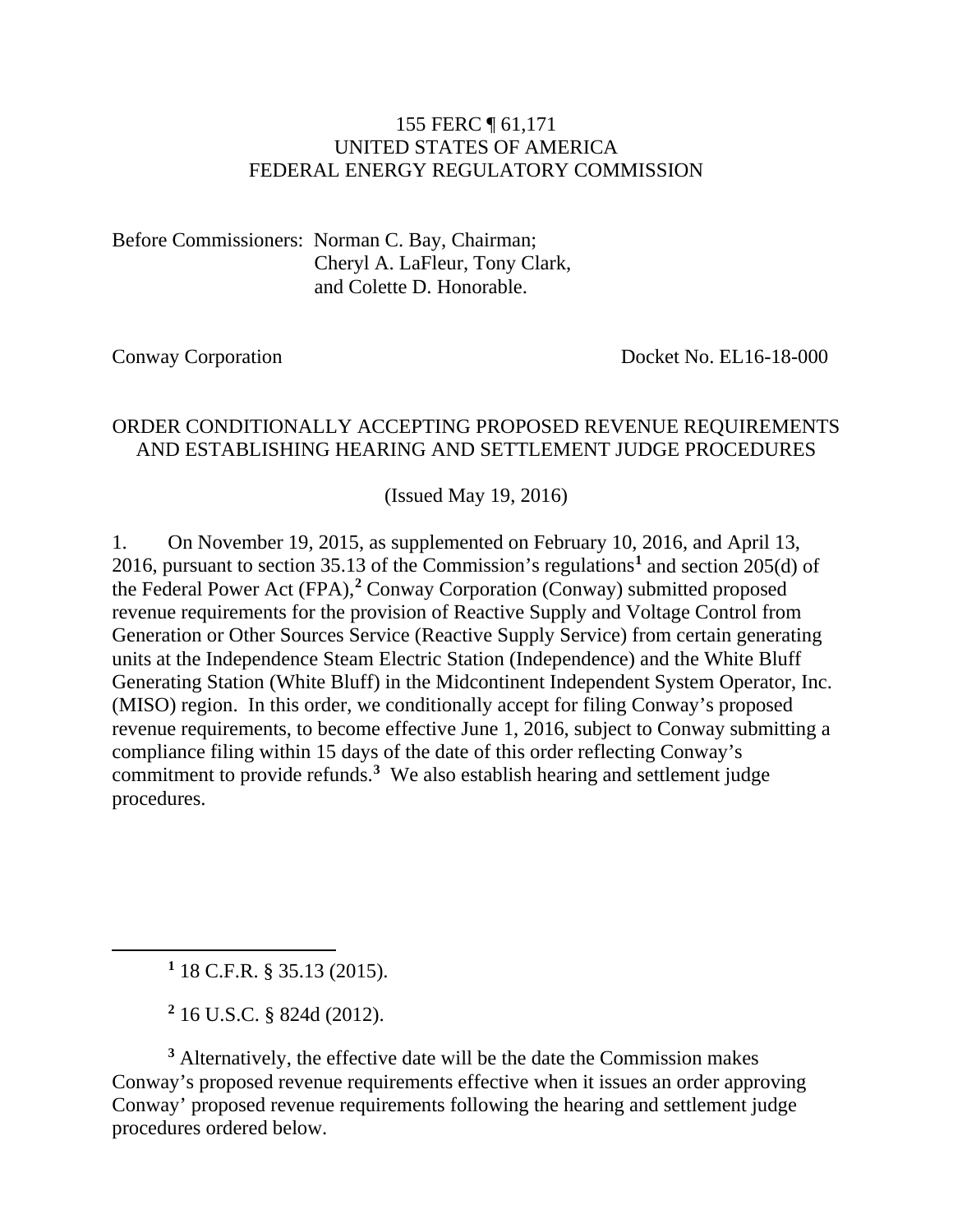# **I. Conway's Filing**

2. Conway states that it is a non-profit corporation that operates, under lease, the electric utility system of the City of Conway, Arkansas. According to Conway, it holds ownership interests and/or rights to the output of multiple generating facilities including Independence and White Bluff. Conway states that it has been a Market Participant and asset owner in MISO as of December 19, 2013. Conway also states that it is a transmission-dependent utility on the transmission facilities owned by Entergy Arkansas, Inc. (Entergy Arkansas), which are in MISO.

3. Conway seeks to recover the cost-based revenue requirements for Reactive Supply Service under Schedule 2 of the MISO Open Access Transmission, Energy, and Operating Reserve Markets Tariff (Tariff).**[4](#page-1-0)** The Conway generating units at issue in this proceeding are: (1) Independence Unit 1 and Independence Unit 2; and (2) White Bluff Unit 1 and White Bluff Unit 2. Conway states that it owns a two percent interest in each of these generating units. **[5](#page-1-1)** Conway explains that, consistent with Commission precedent and Schedule 2, Conway is eligible to recover its costs of providing Reactive Supply Service to MISO upon establishing that it satisfies the relevant eligibility requirements. **[6](#page-1-2)**

4. Conway proposes that the annual revenue requirements for its MISO area generating units are as follows:

| Independence Unit 1              | \$16,705 |
|----------------------------------|----------|
| Independence Unit 2              | \$25,994 |
| Independence Common <sup>7</sup> | \$548    |
| White Bluff Unit 1               | \$13,335 |
| White Bluff Unit 2               | \$13,543 |
| <b>White Bluff Common</b>        | \$902    |

The annual revenue requirements for Conway's MISO area generating units total \$71,027.**[8](#page-1-4)**

<span id="page-1-0"></span> **<sup>4</sup>** Conway November 19, 2015 Application, Transmittal at 2 (November 19 Application). Conway notes that it currently does not recover its costs of providing Reactive Supply Service from Independence and White Bluff. *Id*. n.5.

# **<sup>5</sup>** *Id*. at 3.

<span id="page-1-2"></span><span id="page-1-1"></span>**<sup>6</sup>** Conway states that eligibility requirements include obtaining Commission acceptance of the cost-based Reactive Supply Service revenue requirements and attaining Qualified Generator status with MISO. *Id*. at 2.

<span id="page-1-4"></span><span id="page-1-3"></span>**<sup>7</sup>** Independence Common and White Bluff Common refer to shared aspects of the facilities separate from the generating units.

**<sup>8</sup>** Conway February 10, 2016 Supplement, Ex. CC-6 (February 10 Supplement).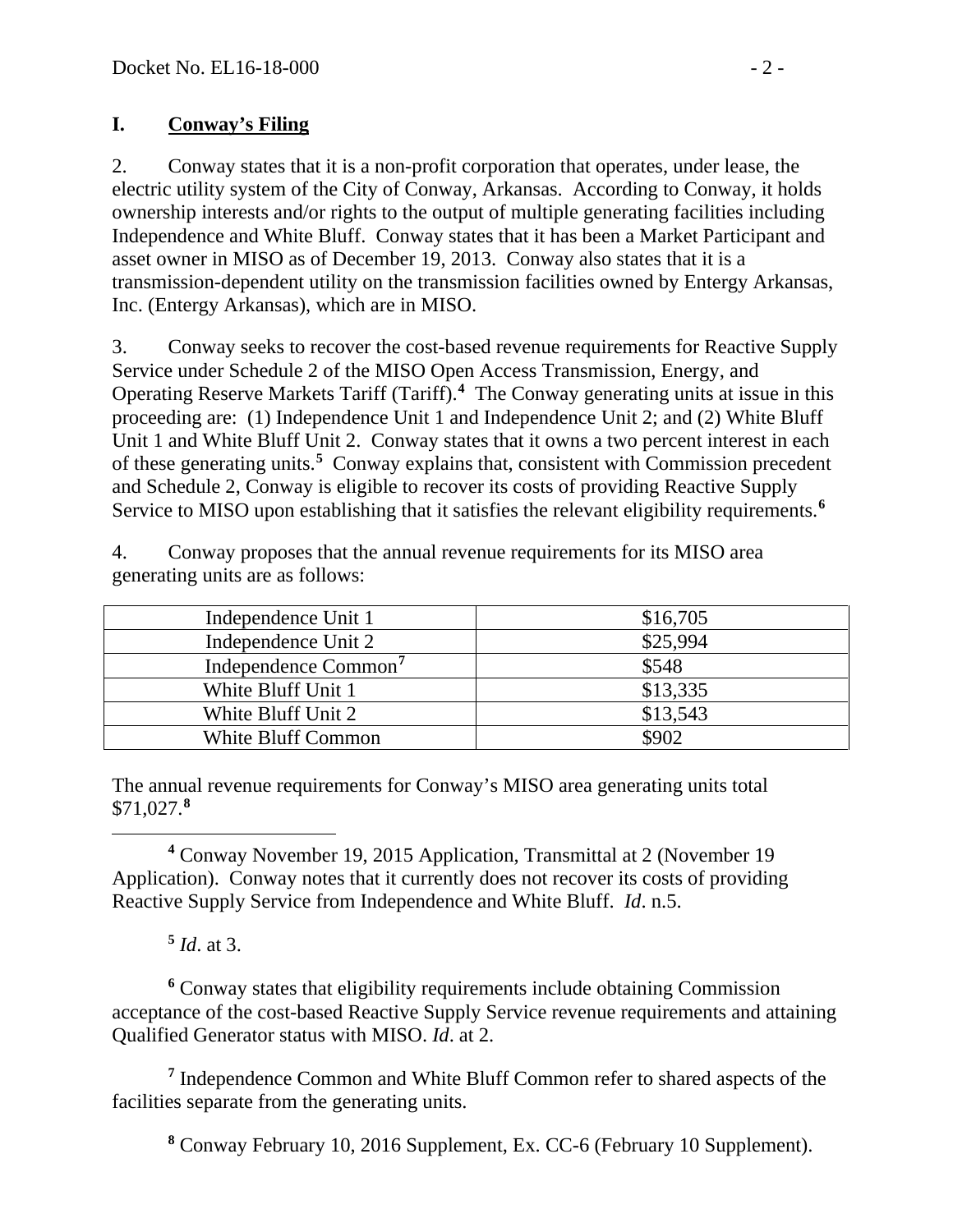5. Conway states that its proposed revenue requirements are calculated in accordance with the Commission's *American Electric Power Service Corp.* methodology (*AEP*  Methodology),**[9](#page-2-0)** as shown by the testimony and accompanying attachments and workpapers of Mr. Alan C. Heintz. Under the *AEP* Methodology, Mr. Heintz developed the calculation by: (1) identifying all equipment associated with Conway's Reactive Supply Service capability in its two percent share in Independence and White Bluff (i.e., generator and exciter, step-up transformers, accessory electrical equipment, and balance of plant); (2) calculating the reactive allocator**[10](#page-2-1)** to be applied to the above equipment; (3) describing how the reactive allocator is applied to each category of equipment to determine the total Reactive Supply Service investment; and (4) calculating the fixed carrying charges also used to determine Conway's proposed Reactive Supply Service revenue requirements.**[11](#page-2-2)**

6. Conway's proposed revenue requirements use a return on equity (ROE) of 10.57 percent. Conway explains that Commission precedent allows municipal utilities like Conway to use the presently effective ROE of the transmission owner with which they are interconnected (i.e., Entergy Arkansas), which would mean using the MISO ROE.**[12](#page-2-3)** Conway notes that the ROE is lower than the 12.38 percent requested by Entergy in its filing for Reactive Supply Service revenue requirements.**[13](#page-2-4)**

7. Additionally, Conway explains that, pursuant to Schedule 2, it will be eligible to recover its Reactive Supply Service costs on the first day of the month immediately following the Commission's acceptance of its revenue requirements, or the first day of

<span id="page-2-0"></span> $\overline{a}$ **<sup>9</sup>** November 19 Application, Transmittal at 3, (citing *Am. Elec. Power Serv. Corp.*, Opinion No. 440, 88 FERC ¶ 61,141, at 61,436 (1999), *order on reh'g*, 92 FERC ¶ 61,001 (2000)).

<span id="page-2-1"></span>**<sup>10</sup>** Mr. Heintz explains that the reactive allocator equals the square of the Reactive Supply Service rating (mega volt ampere reactive, or MVAR) divided by the square of the total power rating for each plant. November 19 Application, Ex. CC-1 at 6-7.

<span id="page-2-2"></span>**<sup>11</sup>** Conway also notes that its proposed revenue requirements are determined for each of the generating units, not for each generating station, most of which have more than one generating unit. November 19 Application, Transmittal at 4-5. *See also City Water and Light Plant of the City of Jonesboro*, 152 FERC ¶ 61,092 (2015) (*Jonesboro*).

<span id="page-2-3"></span>**<sup>12</sup>** Conway states that the Commission has permitted municipal utilities to use the Commission-approved MISO Tariff Attachment O ROE for the purpose of establishing their Reactive Supply Service revenue requirements under Schedule 2. November 19 Application, Transmittal at 3-4.

<span id="page-2-4"></span>**<sup>13</sup>** *Id*. at 4 (citing *Entergy La., LLC*, 150 FERC ¶ 61,135 (2015); *ITC Holdings Corp.*, 143 FERC ¶ 61,257, at PP 60-61 (2013)). *See also Jonesboro*, 152 FERC ¶ 61,092; *Entergy La., LLC*, 145 FERC ¶ 61,219 (2013).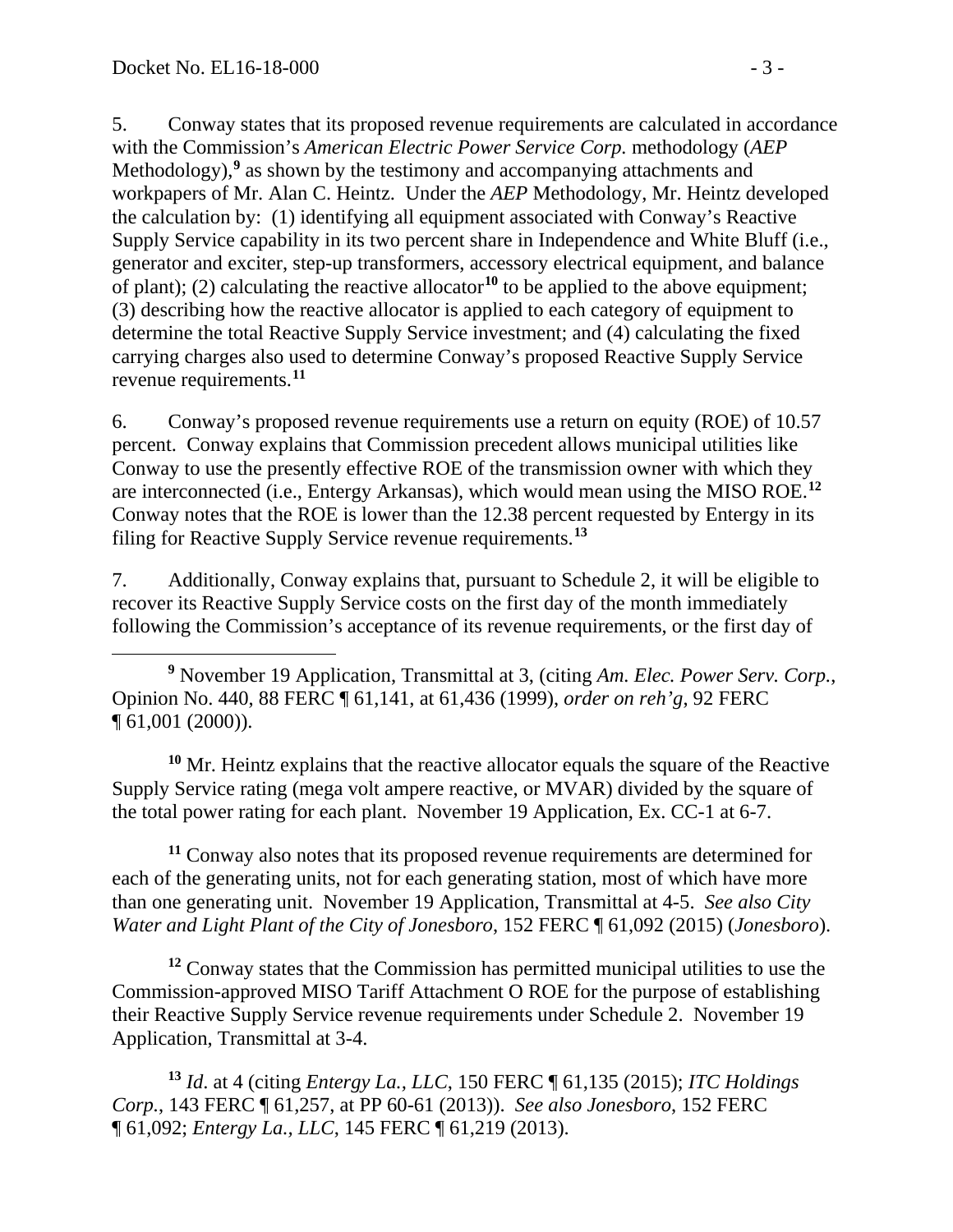the month if the Commission accepts its revenue requirements on the first day of the month. Conway requests that the Commission accept its proposed Reactive Supply Service revenue requirements effective as of the first day of the first month following Commission acceptance, so that Conway may begin recovering its Reactive Supply Service costs as soon as it obtains Qualified Generator status.**[14](#page-3-0)** Conway also proposes to make its Reactive Supply Service revenue requirements subject to the outcome of the MISO-wide ROE complaint proceeding in Docket No. EL15-45-000 and commits to provide refunds based on the outcome of that proceeding. **[15](#page-3-1)**

8. Conway submitted two supplements in addition to its original filing. In its February 10 Supplement, Conway states that revisions are limited to lines 8 and 16 of Schedule 3 of the workpapers and the resulting changes to the outputs of the workpapers. Conway also provided an excerpt from its financial statements showing its investment in Independence and White Bluff.**[16](#page-3-2)** In its supplement filed on April 13, 2016, Conway provided, among other things, nameplate and testing data on the Reactive Supply Service capability of Independence and White Bluff.**[17](#page-3-3)**

# **II. Notice and Responsive Pleadings**

9. Notice of the November 19 Application was published in the *Federal Register*, 80 Fed. Reg. 74,100 (2015), with interventions and protests due on or before December 11, 2015. Entergy filed a motion to intervene on December 1, 2015. Notice of the February 10 Supplement was published in the *Federal Register*, 81 Fed. Reg. 8187 (2016), with interventions and protests due on or before February 17, 2016. Notice of the April 13 Supplement was published in the *Federal Register*, 81 Fed. Reg. 23,288 (2016), with interventions and protests due on or before April 20, 2016. None was filed.

#### **III. Discussion**

# **A. Procedural Matters**

10. Pursuant to Rule 214 of the Commission's Rules of Practice and Procedure, 18 C.F.R. § 385.214 (2015), Entergy's timely, unopposed motion to intervene serves to make it a party to this proceeding.

**<sup>15</sup>** *Id.* at 4.

<span id="page-3-1"></span><span id="page-3-0"></span> $\overline{a}$ **<sup>14</sup>** Conway states that it will certify to MISO its eligibility for status as a Qualified Generator pursuant to MISO Tariff Schedule 2 and that it satisfies the technical criteria identified in Schedule 2. November 19 Transmittal at 2 n.6.

<span id="page-3-2"></span>**<sup>16</sup>** February 10 Supplement, Exs. CC-5, CC-6.

<span id="page-3-3"></span>**<sup>17</sup>** Conway April 13, 2016 Supplement at 2-3 (April 13 Supplement).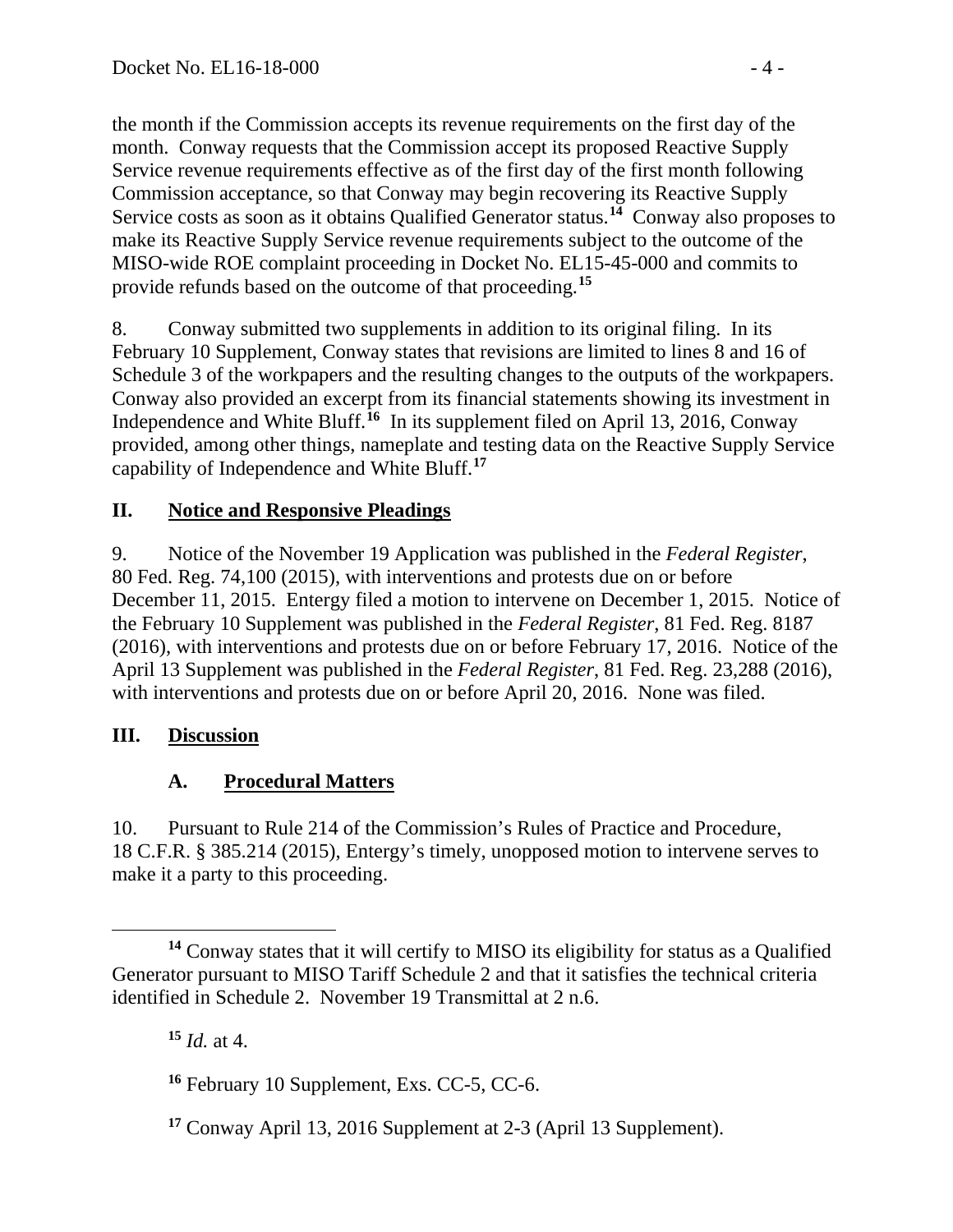### **B. Substantive Matters**

11. Conway's proposed revenue requirements for Reactive Supply Service raise issues of material fact that cannot be resolved based on the record before us, and that are more appropriately addressed in the hearing and settlement judge procedures ordered below. For example, Conway's revenue requirements are calculated using the nameplate MVAR capability and, therefore, do not account for the degradation of the facilities' current MVAR capability compared to the nameplate MVAR capability.**[18](#page-4-0)**

12. Our preliminary analysis indicates that Conway's proposed revenue requirements have not been shown to be just and reasonable and may be unjust, unreasonable, unduly discriminatory or preferential, or otherwise unlawful. Accordingly, we conditionally accept Conway's proposed revenue requirements for filing, to be effective June 1, 2016, subject to Conway submitting a compliance filing within 15 days of the date of this order reflecting Conway's commitment to provide refunds as of June 1, 2016, to the extent it receives revenues for the Reactive Supply Service that exceed the amount ultimately found to be just and reasonable, and set the proposed revenue requirements for hearing and settlement judge procedures.**[19](#page-4-1)** Alternatively, if such a compliance filing is not submitted, the effective date will be the date the Commission makes the proposed revenue requirements effective when it issues an order approving the proposed revenue requirements following the hearing and settlement judge procedures ordered below.**[20](#page-4-2)**

13. In addition, while Conway commits to provide refunds based on the outcome of the proceeding in Docket No. EL15-45-000, we note that, procedurally, an outcome in the complaint proceeding in Docket No. EL14-12-000 will also impact the complaint proceeding in Docket No. EL15-45-000. As a result, we accept Conway's proposed revenue requirements subject to the outcome of the proceedings in Docket No. EL14-12- 000 as well as Docket No. EL15-45-000.

<span id="page-4-1"></span>**<sup>19</sup>** While Conway commits to provide refunds based on the outcome of the proceeding in Docket No. EL15-45-000, Conway did not otherwise commit to make refunds for any Reactive Supply Service revenues that may exceed the amount ultimately found to be just and reasonable.

<span id="page-4-2"></span>**<sup>20</sup>** We note that in other instances the Commission has established a prospective effective date when non-public utilities have submitted their proposals for cost recovery for Commission review without committing to provide refunds. *See Lively Grove Energy Partners, LLC, 140 FERC*  $\sqrt{61,252}$ , at P 2 (2012).

<span id="page-4-0"></span> $\overline{a}$ **<sup>18</sup>** The Commission recently provided guidance on establishing or revising rates for Reactive Supply Service. *See Wabash Valley Power Ass'n, Inc.*, 154 FERC ¶ 61,246, at PP 23-28 (2016); *Wabash Valley Power Ass'n, Inc.*, 154 FERC ¶ 61,245, at PP 24-29 (2016).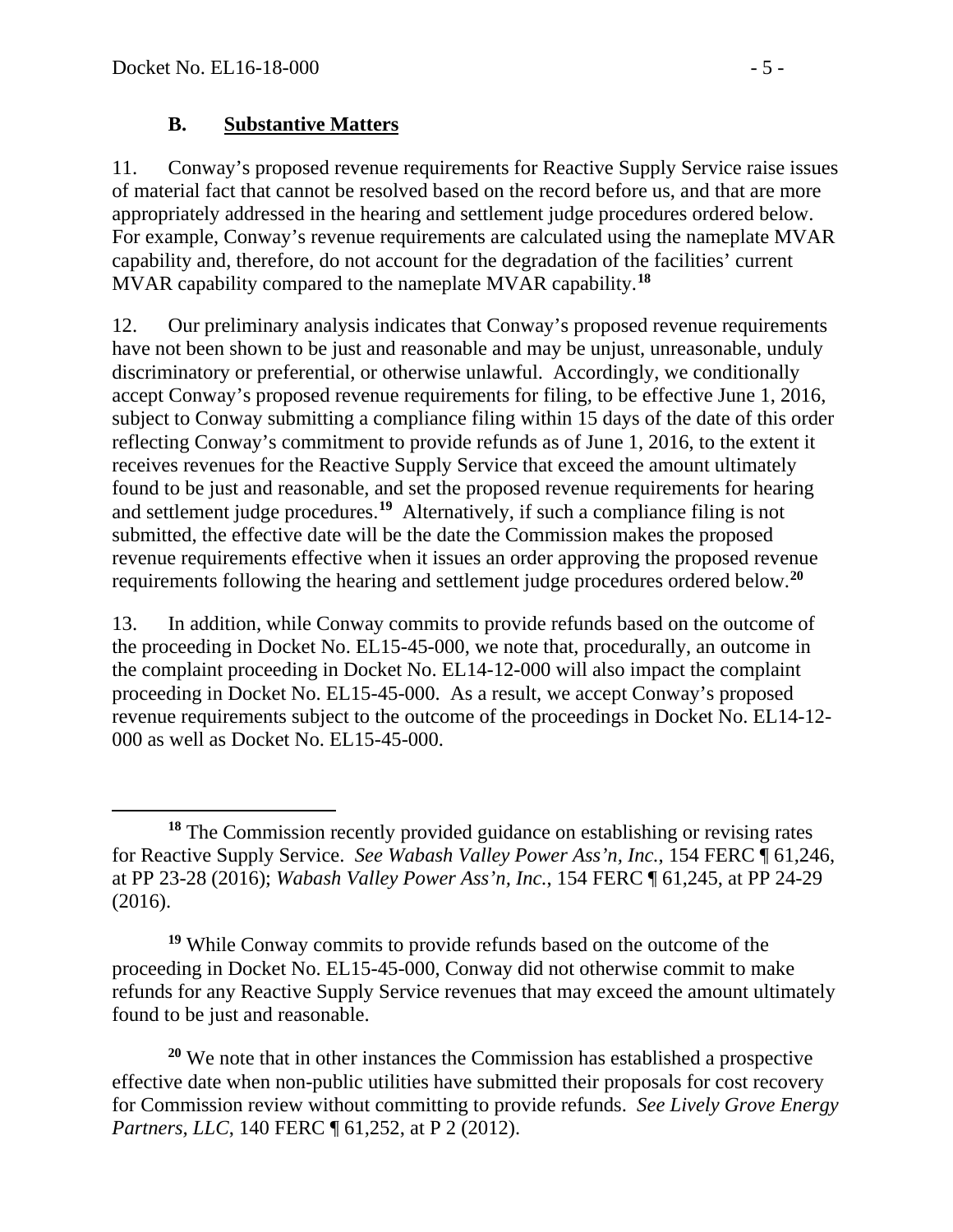14. While we are setting these matters for a trial-type evidentiary hearing, we encourage the participants to make every effort to settle their dispute before hearing procedures commence. To aid the participants in their settlement efforts, we will hold the hearing in abeyance and direct that a settlement judge be appointed, pursuant to Rule 603 of the Commission's Rules of Practice and Procedure.**[21](#page-5-0)** If the participants desire, they may, by mutual agreement, request a specific judge as the settlement judge in the proceeding; otherwise, the Chief Judge will select a judge for this purpose.**[22](#page-5-1)** The settlement judge shall report to the Chief Judge and the Commission within thirty days of the date of the appointment of the settlement judge, concerning the status of settlement discussions. Based on this report, the Chief Judge shall provide the participants with additional time to continue their settlement discussions or provide for commencement of a hearing by assigning the case to a presiding judge.

#### The Commission orders:

(A) Conway's proposed revenue requirements are hereby conditionally accepted for filing, to become effective June 1, 2016, subject to the outcome of the proceedings in Docket Nos. EL14-12-000 and EL15-45-000 and subject to Conway submitting a compliance filing within 15 days of the date of this order reflecting Conway's commitment to provide refunds as of June 1, 2016. Alternatively, the effective date will be the date the Commission makes the proposed revenue requirements effective when it issues an order approving the proposed revenue requirements following hearing and settlement judge procedures, as discussed in the body of this order.

(B) Pursuant to the authority contained in and subject to the jurisdiction conferred upon the Federal Energy Regulatory Commission by section 402(a) of the Department of Energy Organization Act and the FPA, particularly sections 205 and 206 thereof, and pursuant to the Commission's Rules of Practice and Procedure and the regulations under the FPA (18 C.F.R. Chapter I), a public hearing shall be held concerning the justness and reasonableness of Conway's revenue requirements, as discussed in the body of this order. However, the hearing shall be held in abeyance to provide time for settlement judge procedures, as discussed in Ordering Paragraphs (C) and (D) below.

<span id="page-5-0"></span> $\overline{a}$ 

<span id="page-5-1"></span><sup>22</sup> If the participants decide to request a specific judge, they must make their joint request to the Acting Chief Judge by telephone at (202) 502-8500 within five days of this order. The Commission's website contains a list of Commission judges available for settlement proceedings and a summary of their background and experience (http://www.ferc.gov/legal/adr/avail-judge.asp).

**<sup>21</sup>** 18 C.F.R. § 385.603 (2015).